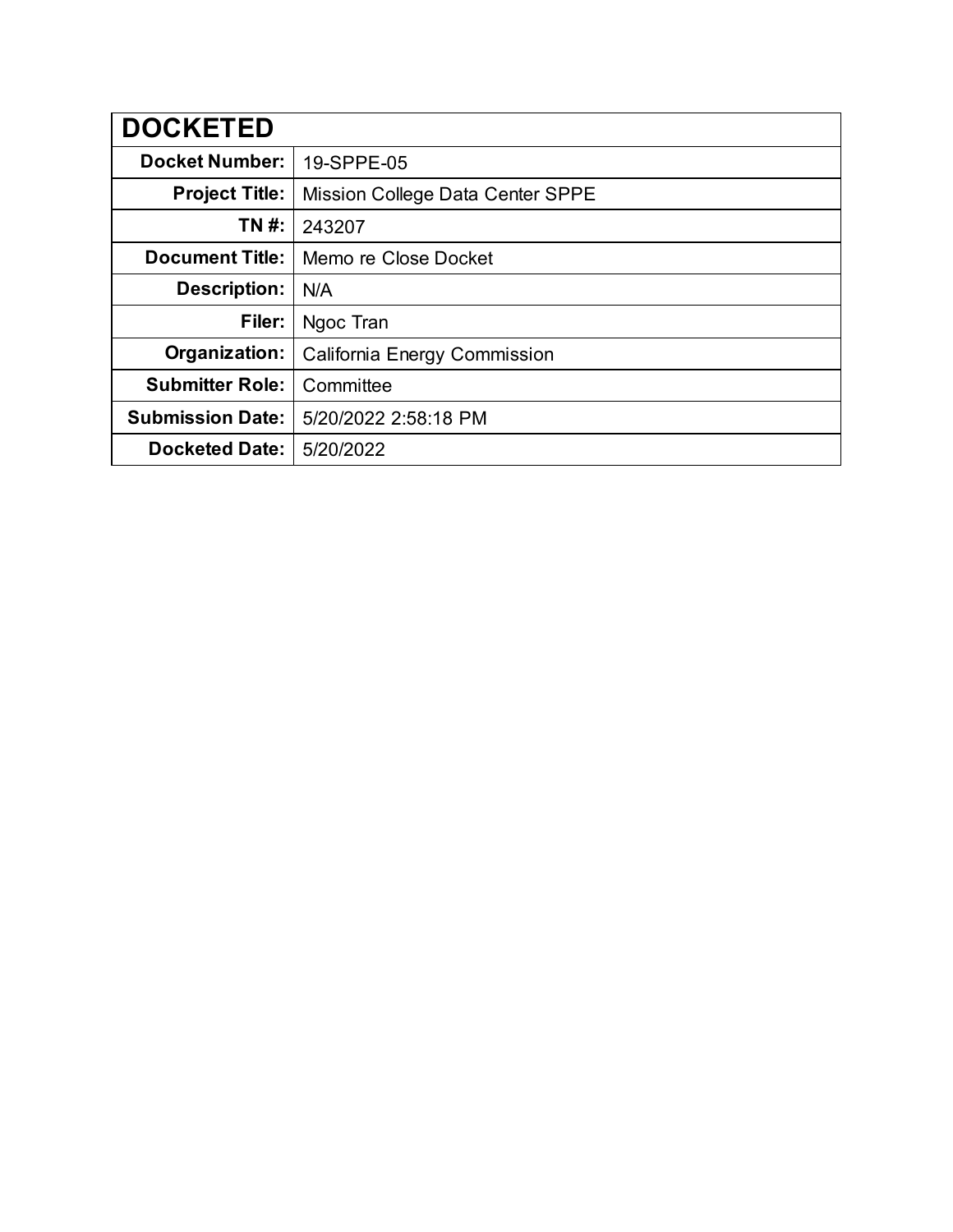### **M e m o r a n d u m**

**To:** Docket Unit **Date:** May 20, 2022

#### **From: Ralph Lee, Hearing Officer California Energy Commission 715 P Street Sacramento, CA 95814**

#### **Subject: Request to Close Docket Number**

Please close Docket Number 19-SPPE-05, which pertains to the Mission College Data Center. The California Energy Commission  $(CEC)^{1}$  $(CEC)^{1}$  $(CEC)^{1}$  granted the application for a Small Power Plant Exemption on August 1[2](#page-1-1), 2020.<sup>2</sup> A copy of the final Proof of Service list is attached for reference.

Attachment: Proof of Service List

<span id="page-1-1"></span><span id="page-1-0"></span><sup>&</sup>lt;sup>1</sup> The CEC is formally known as the "State Energy Resources Conservation and Development Commission." (Pub. Resources Code,  $\S$ 25200.) <sup>2</sup> See TN 234365.